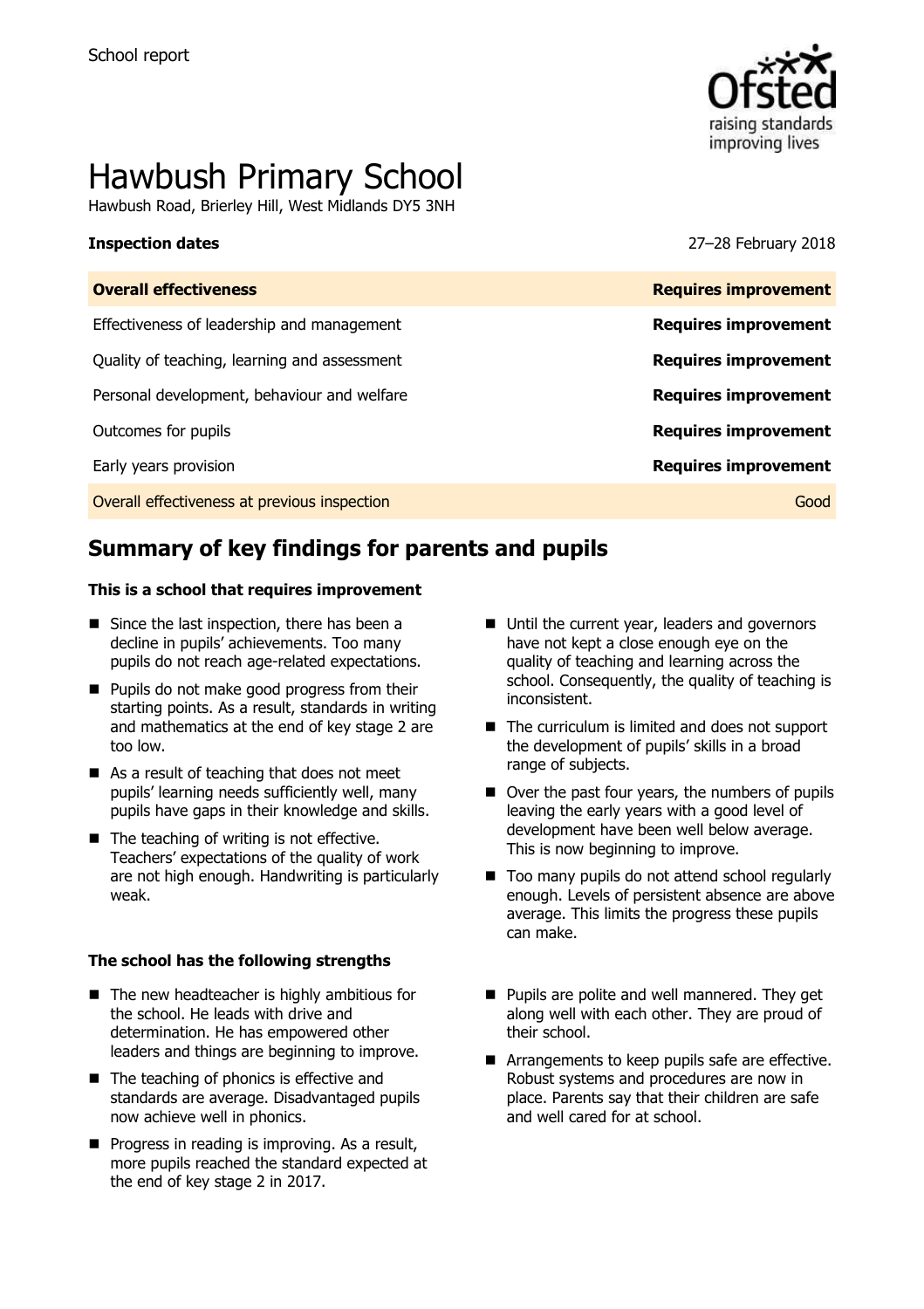

# **Full report**

### **What does the school need to do to improve further?**

- **IMPROVE the quality of teaching, learning and assessment by ensuring that:** 
	- $-$  all adults have high expectations of what pupils can do and achieve
	- teachers plan a cohesive sequence of learning which builds on pupils' prior knowledge and understanding
	- work set for pupils is not too hard or too easy and meets their differing needs
	- all adults routinely tackle pupils' basic errors and misconceptions so that they are not repeated
	- letter formation is taught consistently well so that the poor level of handwriting of many pupils is addressed as a matter of urgency.
- Improve the quality of leadership and management by:
	- $-$  stabilising and further developing the role of the new senior leaders so that they have a greater impact in driving improvements across the school
	- reviewing and revising the development plan so that it is focused more carefully on the key priorities for the school in order to improve outcomes for pupils
	- developing a curriculum which engages pupils and enables them to develop their skills across a broad range of subjects
	- $-$  further developing the role of governors so that they hold leaders stringently to account and carry out all of their statutory functions effectively.
- $\blacksquare$  Raise the achievement of pupils by ensuring that:
	- $-$  outcomes in writing and mathematics improve so that they are closer to national averages
	- rates of progress increase so that more pupils reach age-related standards.
- $\blacksquare$  Improve the provision in the early years by:
	- further developing learning in the outdoor area so that children are appropriately challenged
	- ensuring that all adults make the most of every opportunity to challenge and extend children's thinking and reasoning.
- Continue to work with parents so that attendance levels rise and fewer pupils are persistently absent.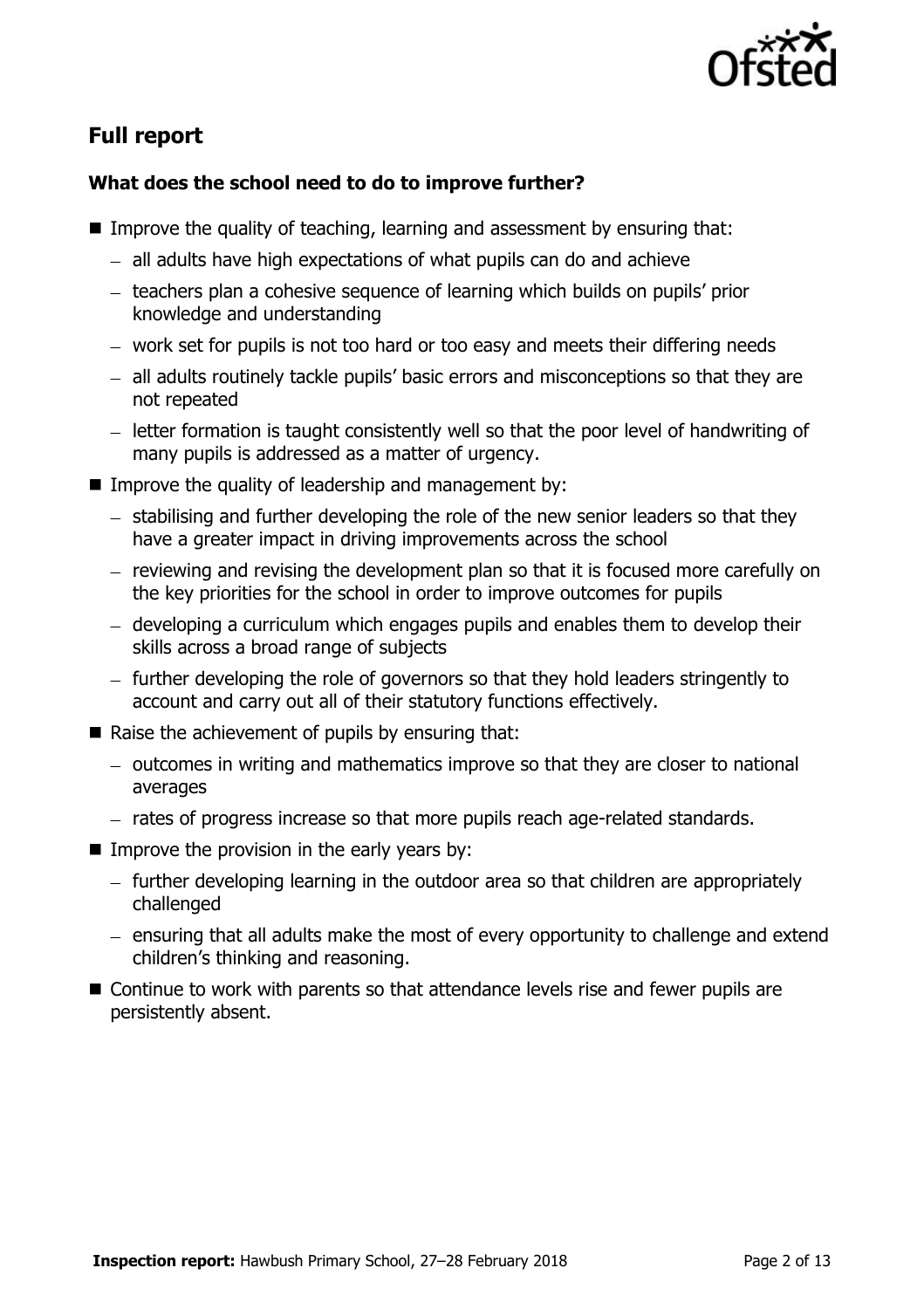

# **Inspection judgements**

#### **Effectiveness of leadership and management Requires improvement**

- The new headteacher is ambitious for the school. He is resolute that no pupil will fail. A new school vision has been created: 'Living our dreams and being exceptional.' This is beginning to be seen in action.
- Since his appointment in September 2017, the headteacher has empowered other leaders, including governors. Despite several senior leadership roles currently being temporary, clear roles and areas of responsibility have been established. The headteacher has actively sought external advice and expertise from a local teaching school and the local authority to support his drive for improvement. Leaders at all levels are now playing a bigger part in driving improvements, but the work of new leaders is not yet fully embedded in practice.
- Leaders know the strengths of the school and the areas that need improving. These are reflected in the current school development plan. However, leaders have not yet clearly established the key priorities. Concise measures of success and realistic timescales are not identified for each area. Consequently, plans are overly long and there is a danger of overload.
- The headteacher has begun to bring about improvements to teaching. He has introduced a robust cycle of performance management. Working with senior leaders, he is providing support and guidance to improve teaching. New policies and procedures are being implemented, but consistently good teaching is not yet secure across the school.
- Leaders are working hard to ensure a consistent approach across the school. The headteacher has introduced a rigorous approach to monitoring. This includes regular opportunities to observe teaching and look at pupils' books. The high standards expected are discussed with individual teachers. Middle leaders provide support and coaching. It is too early to see the full impact of this monitoring because there are still inconsistencies in provision across the school.
- The curriculum is limited and requires improvement. The English curriculum has been reviewed and revised. The introduction of a 'novel-led' approach is engaging pupils of all abilities. However, pupils' books show little evidence of work completed in subjects other than English. For example, the teaching of subjects such as science is patchy. As a result, pupils do not fully develop their knowledge and skills across a wide range of subjects.
- Pupils' spiritual, moral, social and cultural understanding is developing. The  $introduction of the new school values – aspiration, hope, fairness, residue, respectively.$ and perseverance  $-$  is helping pupils reflect on their own attitudes and abilities. Pupils' knowledge of fundamental British values is limited at present. Pupils understand democracy and link this to voting for school council members. However, the understanding of other cultures, for example, is less well developed.
- Support for pupils who have special educational needs (SEN) and/or disabilities is effective. The leader for this area is having a greater impact since the arrival of the new headteacher. Pupils' needs are carefully assessed. Additional funding is used to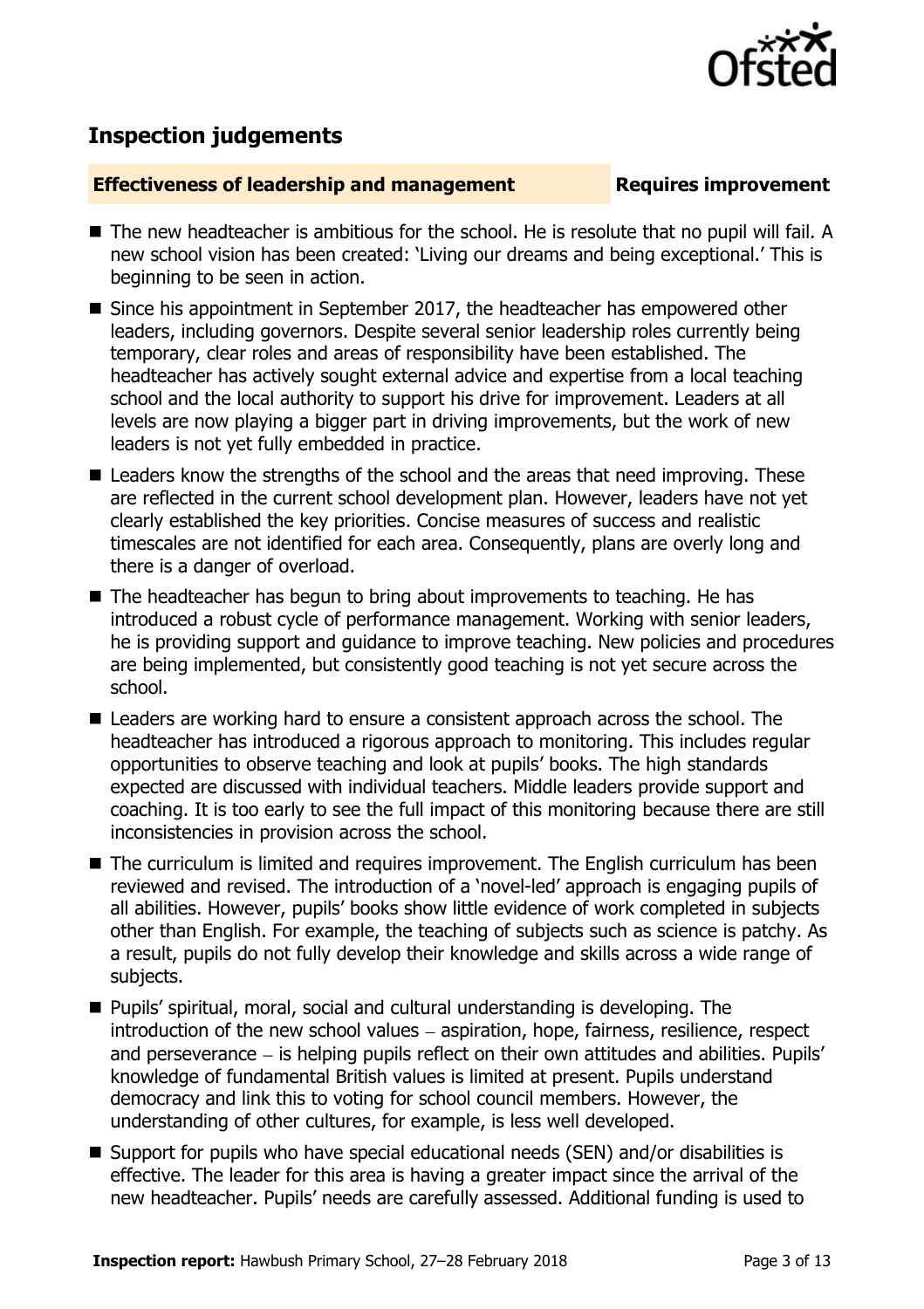

provide appropriate support. Pupils' progress is tracked and the leader monitors the impact of the support carefully.

- Leaders identify barriers to learning for disadvantaged pupils. Additional funding is used to provide support for learning as well as for residential visits and trips. Progress for many of the pupils in this group is good but not yet consistently so across the school.
- Specific funds for school physical education and sport are put to good use. Staff, including a qualified sports coach, encourage pupils to be more active. Pupils benefit from participating in local sporting competitions such as rounders and benchball. A link governor has recently been identified to oversee the use of these funds and is beginning to monitor the impact of this funding.
- $\blacksquare$  The majority of parents are supportive of the school. They say that their children are happy and enjoy coming to school. Several parents who spoke to the inspection team commented on the positive changes since the arrival of the new headteacher. One parent summed up the views of many by saying: 'Since the new headteacher has taken over, I have noticed many positive changes have taken place around the school. My child seems to be happier than ever. Thank you Hawbush.'

#### **Governance of the school**

- Governors are passionate about the school. They share the vision of the new headteacher and want all pupils to do well. In the past, governors did not always have a strategic view of the school. This is now better. Governors are beginning to ask more pertinent questions and undertake focused school visits. As a result, they have a clear view of the main issues facing the school. They know that the priority is to improve teaching, learning and assessment in order to improve pupils' progress and attainment.
- Since September 2017, governors have reviewed a number of key policies and procedures. They now have systems in place to deal with issues as they arise. Each governor has an allocated area of responsibility. Governors are beginning to monitor the use of additional funding and its impact more regularly.
- Governors understand their responsibilities for keeping children safe at school. They have a good knowledge and awareness of safeguarding issues including keeping children safe online. They monitor school procedures and ensure that the statutory checks are carried out when recruiting new staff. Governors attend training to make sure that their knowledge is up to date.

### **Safeguarding**

- $\blacksquare$  The arrangements for safeguarding are effective.
- The new headteacher is tenacious in his approach to keeping children safe. The designated safeguarding leaders are similarly determined. The headteacher has rapidly addressed weaknesses in the systems and procedures. Visitors to school are checked and risk assessments are reviewed regularly. Detailed and accurate records are kept and any concern about a child is followed up quickly. Timely action is taken to support vulnerable children and their families.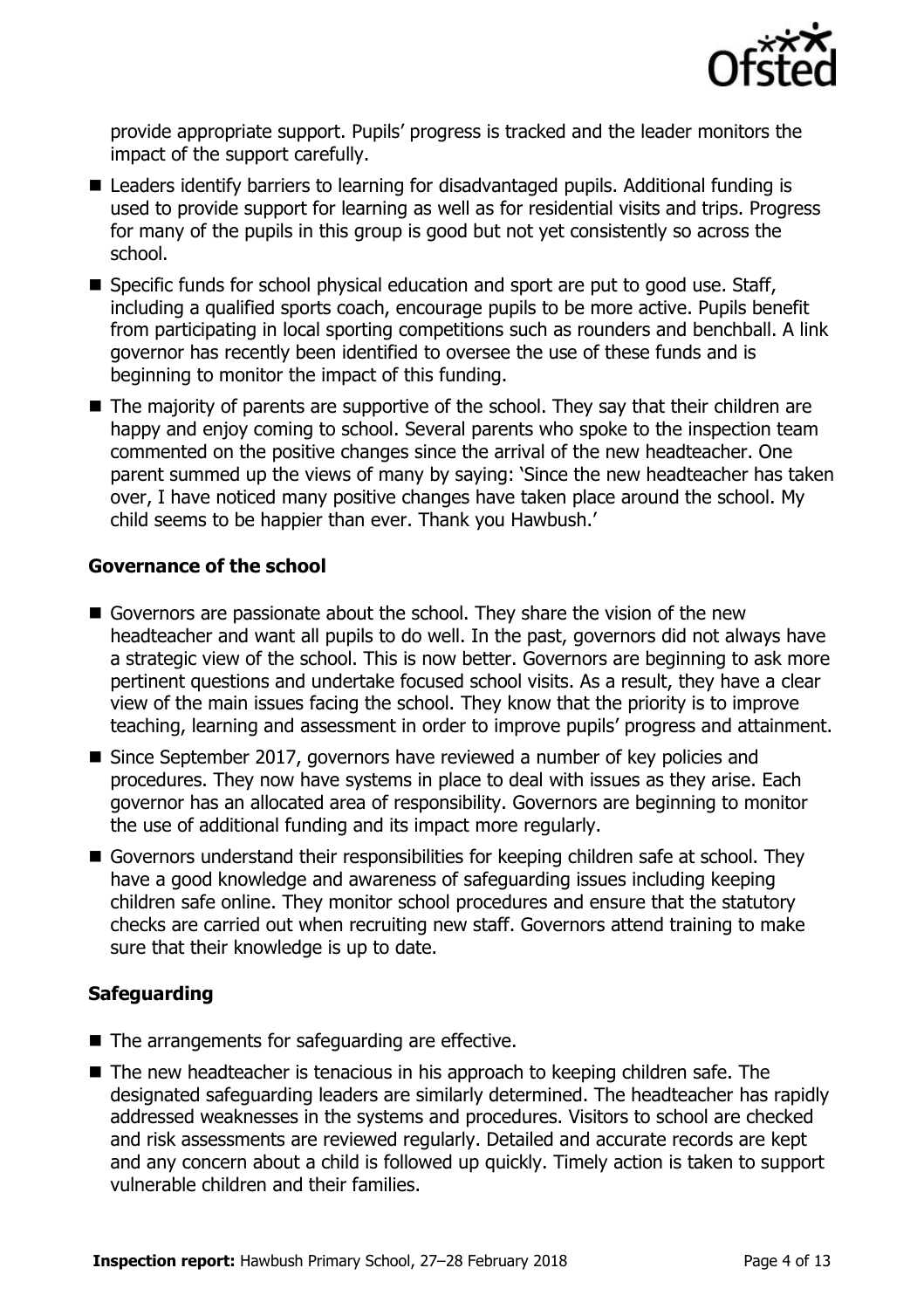

- Staff access regular training, including on the 'Prevent' duty and child sexual exploitation. The designated safeguarding leaders have a comprehensive knowledge of local issues. All staff understand their roles and responsibilities for keeping children safe. They are vigilant and know what to do if they have a concern about a child.
- **Procedures for the recruitment and vetting of staff are effective. The single central** record is well managed and regularly checked by senior leaders including governors.
- A new personal, social and health education scheme has recently been introduced. It provides more opportunities for pupils to learn how to keep themselves safe.

#### **Quality of teaching, learning and assessment France Requires improvement**

- 
- The quality of teaching over time has not been good enough to ensure that pupils make good progress and achieve the standards they are capable of reaching.
- In the past, expectations of what pupils could achieve were too low. Particular weaknesses in the teaching of writing and mathematics led to low achievement for many pupils by the end of key stages 1 and 2. As a consequence, there are now gaps in some pupils' knowledge and understanding. The new headteacher and his senior team have raised teachers' expectations of what pupils can achieve.
- The standard of teaching is still variable across the school. Senior leaders have an accurate view of teaching and are clear about where improvements are needed. Coaching and support are provided to help teachers improve their teaching with the aim of it being good in every class. While teaching is improving, the improvements are not yet embedded in practice or consistent across the school.
- Too often the learning sequences planned do not build systematically on what pupils can already do. The pitch of work is not well matched to pupils' different needs. Sometimes work is too challenging and pupils cannot complete it without adult support. At other times, pupils repeat work they can already do. Leaders are providing training for staff in order to improve teachers' planning.
- The teaching of mathematics varies from class to class. Some teachers model and explain clearly what the tasks are about so that pupils make good progress. For example, in a Year 3 class, pupils successfully interpreted graphs because the teacher had showed them what to do first. Not all teachers explain clearly, although this is beginning to improve.
- Expectations for the standards of writing across the school are not high enough. Simple mistakes in spelling and punctuation are not routinely picked up. Pupils are not helped to develop their handwriting regularly enough. As a result, a large majority of pupils have poorly developed writing skills. This limits their ability to write quickly, neatly and fluently.
- The newly introduced 'novel-led' approach to learning is helping to improve writing across the school. The choice of a high-quality, interesting text engages pupils' interest. For example, boys talked enthusiastically about reading 'Tom's Midnight Garden'. They wanted to write about the story. As a result, writing in some classes is beginning to improve.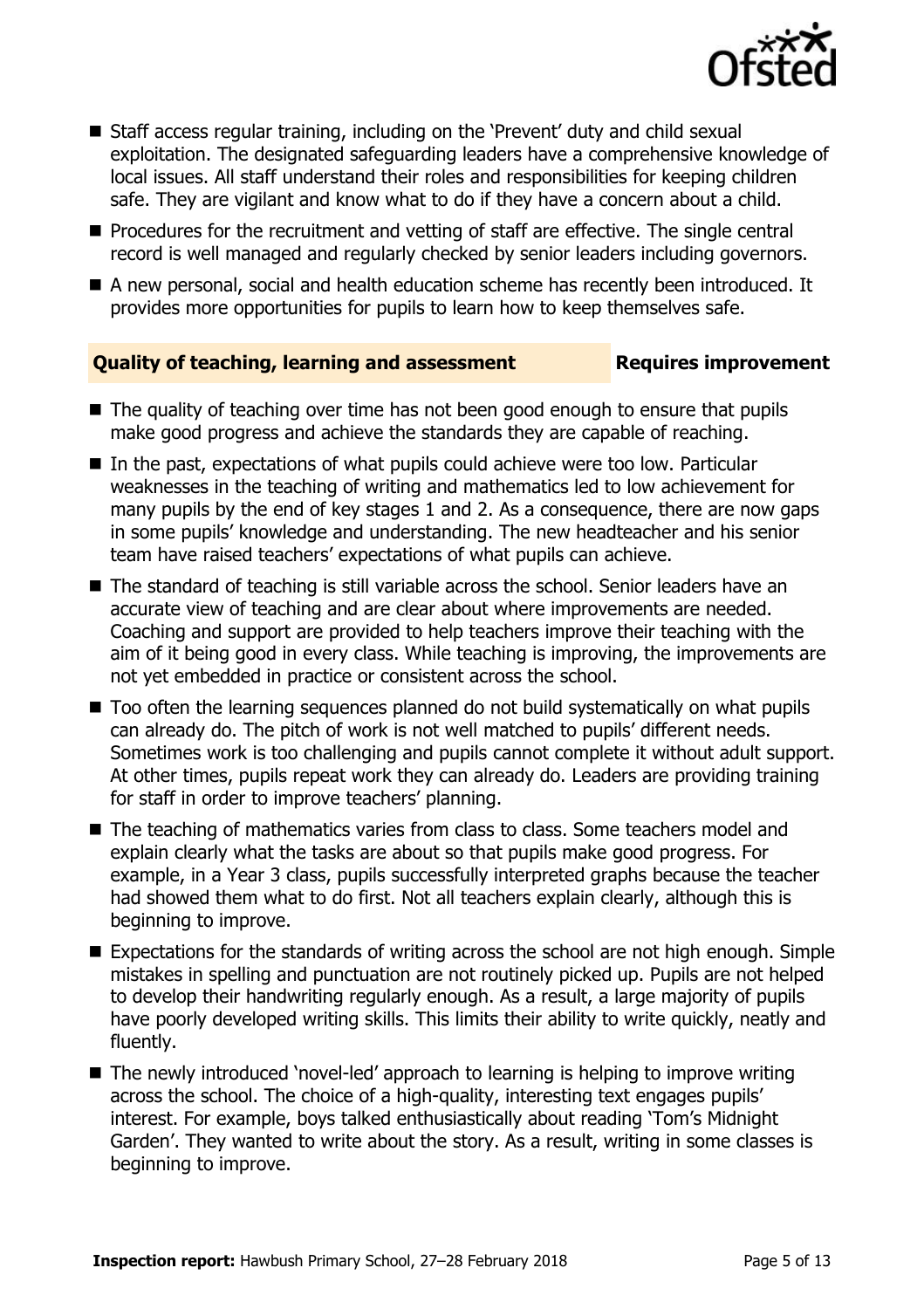

- The teaching of reading is effective. Younger pupils use their phonics knowledge to read unfamiliar words. By the end of key stage 2, pupils read fluently and confidently. They use expression to bring their reading alive. Pupils can say which books they like and why. Pupils say they enjoy reading.
- **Positive relationships are evident in classrooms. During the inspection, pupils were** observed collaborating and taking turns to solve a mathematical problem. Pupils are happy to work together and support each other effectively.
- Additional adults are used effectively across the school. They provide appropriate support particularly to pupils who have SEN and/or disabilities. They encourage pupils to do their best.

#### **Personal development, behaviour and welfare <b>Requires improvement**

#### **Personal development and welfare**

- The school's work to promote pupils' personal development and welfare requires improvement.
- Although the majority of pupils try hard and concentrate in their lessons, many are unable to do this independently. They have limited strategies to cope if they find their work too challenging or when they finish it quickly. Adults across the school are working hard to help pupils develop greater independence.
- $\blacksquare$  The majority of pupils do not take pride in their work. This is a result of low expectations from adults.
- **Pupils understand the different forms of bullying. Pupils talked about the 'Bullying box'** and how issues are dealt with in school. They are confident that adults would help them deal with any problems they may have.
- **Pupils have a secure understanding about how to keep themselves safe including** online. Older pupils acknowledge that there can be problems with some of the social media apps they use. They know not to share personal information and to tell an adult if they are worried.
- The school actively promotes healthy lifestyles. Focused cookery weeks provide positive opportunities for pupils to cook together. They enjoy sharing what they have made. Pupils know what foods are healthy to eat although many of them still bring unhealthy snacks for breaktime.
- **Pupils enjoy taking on responsibilities and leadership roles across the school. Year 6** pupils help Reception children after lunch by taking them safely back to the early years. A boy explained how he volunteers to look after and fill the water bottles. Pupils are responsible and many older pupils are beginning to show initiative.
- Pupils who have complex needs are well supported in school. The recent development of nurture provision is helping these pupils cope with the daily demands of school life.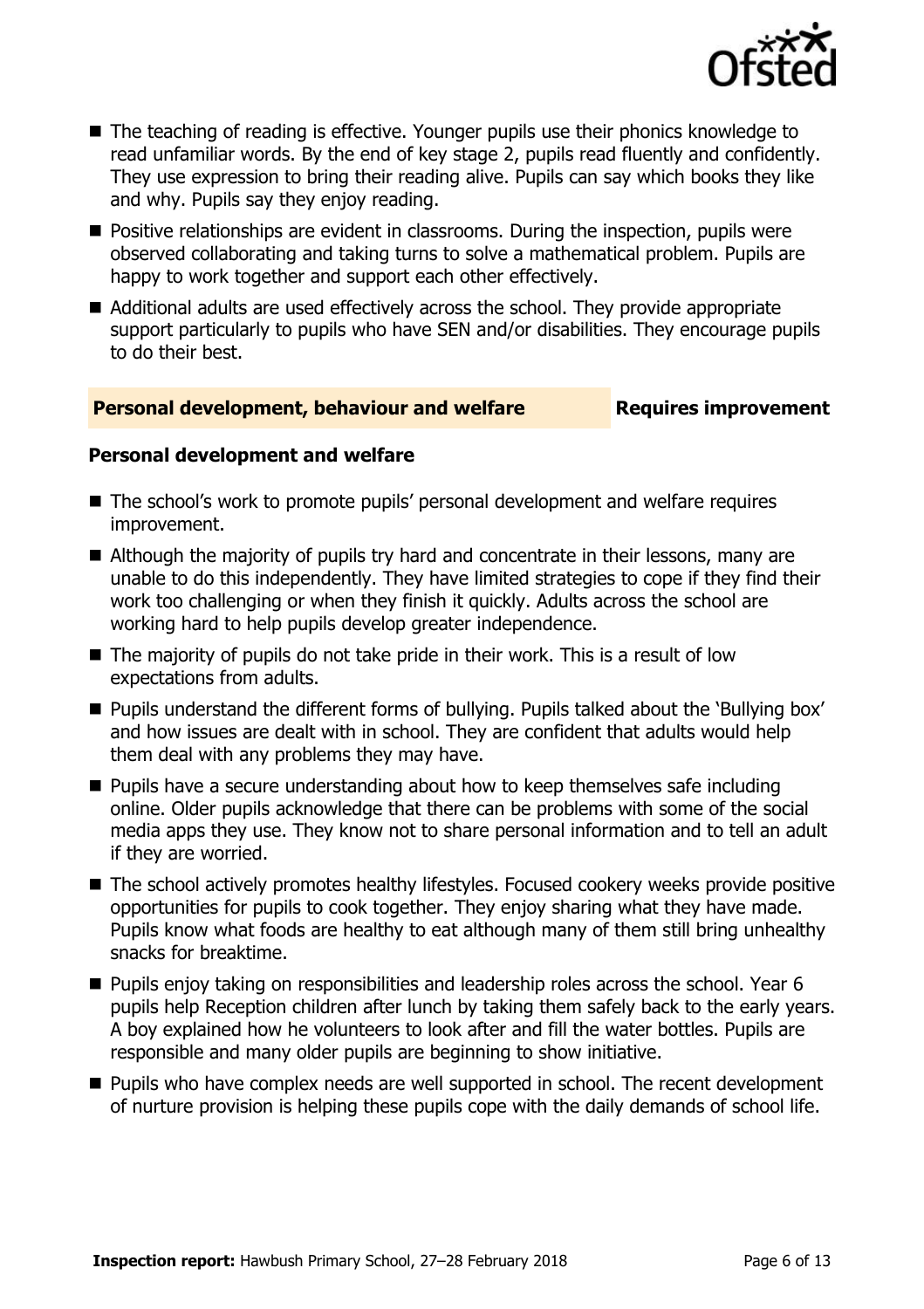

#### **Behaviour**

- The behaviour of pupils requires improvement. This is because leaders have not been successful in reducing overall and persistent absence. Leaders do everything they can to try to improve attendance. They systematically use strategies such as first-day calling, home visits and fines to follow up any absence. However, the unauthorised and extended leave of a few pupils continues to prevent attendance rates from rising further.
- In the main, pupils' attitudes to learning are positive and they enjoy coming to school. During the inspection, they were keen to talk to the inspectors about their work. However, a few pupils in some classes become disengaged when teaching does not challenge them or meet their needs.
- **Pupils are polite and well mannered. They are friendly and helpful to visitors. They hold** doors open and could be heard saying 'Please' and 'Thank you'. They are proud of their school and say they wouldn't change anything about it.
- **Pupils know how to conduct themselves in and around school. They are calm and walk** sensibly around the school building. Most pupils cooperate well with each other during lessons and at breaktimes. Pupils respond quickly to adult instructions.
- $\blacksquare$  The behaviour policy has been revised and pupils say they like the new approach. They understand the school rules and know what is expected. Staff apply the policy consistently.

#### **Outcomes for pupils Requires improvement**

- Over the last two years, pupils in key stages 1 and 2 have made slow progress and their attainment has not been high enough. Standards have been below those expected nationally, particularly in writing and mathematics. The school ranks in the bottom 20% of all schools nationally for progress in writing and mathematics at the end of key stage 2.
- **Pupils' progress varies across the school and, as a result, many pupils do not achieve** the levels of which they are capable. The books of current pupils show that not enough pupils are making accelerated progress. This is a result of low expectations from leaders and teachers over time. The new headteacher has set ambitious new targets to address this situation. A new assessment system introduced in September 2017 tracks pupils' progress carefully. Meetings are held with staff, and expectations are made clear. It is too early for the full impact of this approach to be realised.
- Boys make slower progress than girls, especially in reading and writing, and consequently they reach lower standards. These gaps in attainment are not yet closing.
- **Progress and attainment in reading are improving. By the end of key stage 2 in 2017,** pupils' progress was similar to that of those in most schools nationally. The proportion of pupils who reached the expected standard was similar to that nationally. More pupils reached greater depth in reading than previously.
- $\blacksquare$  The proportion of pupils who meet the expected standard in the Year 1 phonics screening check has been in line with national standards for the last two years.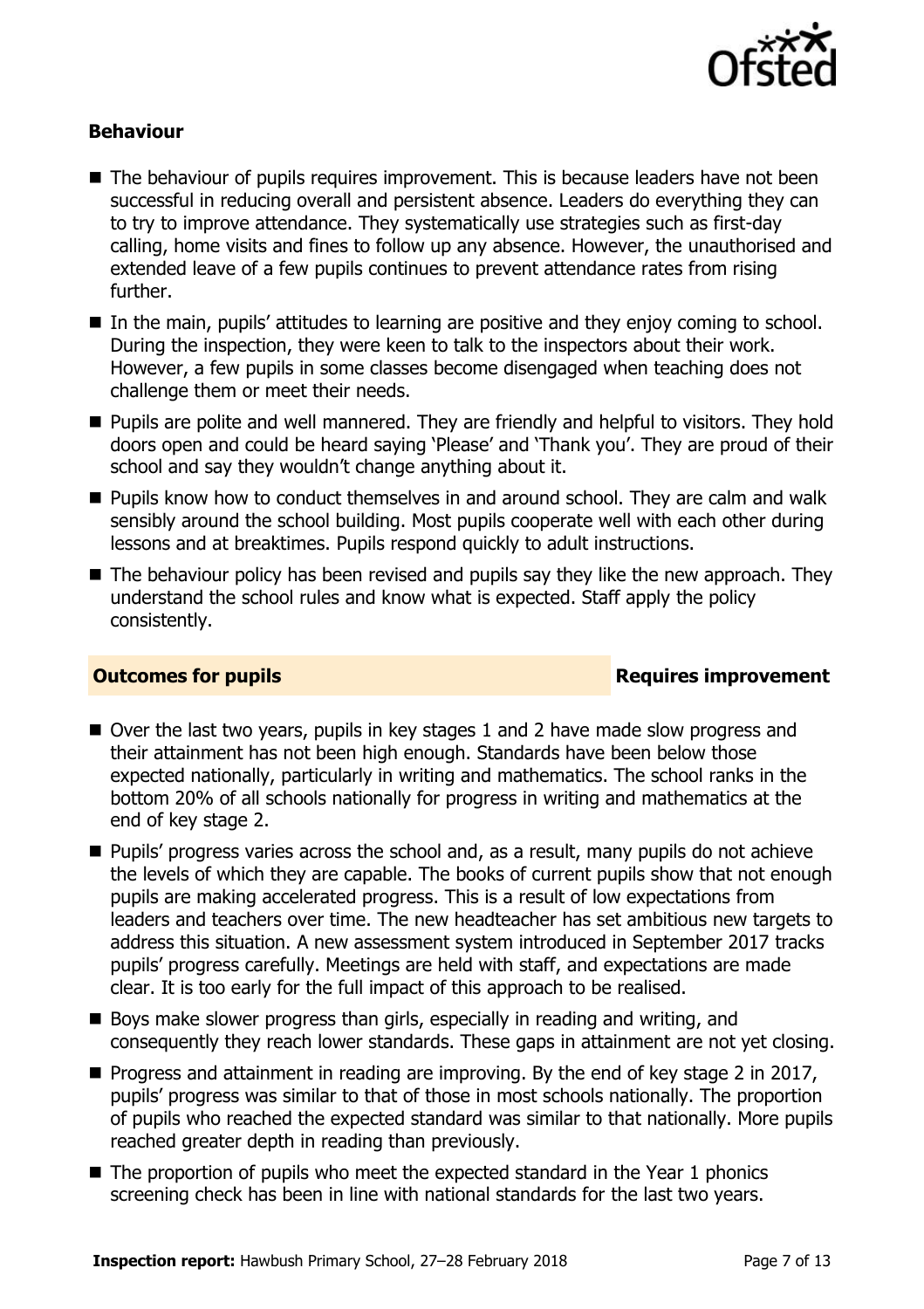

- Disadvantaged pupils make better progress than their peers in many year groups. At the end of key stage 2 in 2017, disadvantaged pupils' progress in reading, writing and mathematics was stronger than that of their peers although still below that of others nationally.
- The achievement of pupils who have SEN and/or disabilities varies considerably across the school. Some pupils have complex additional needs. Despite their barriers to learning, many of them make steady progress as a result of the support they receive. Pupils with more moderate learning difficulties make good progress. They respond well to the support they receive in one-to-one or small-group situations.
- **Pupils'** variable learning in a range of other subjects reflects the inconsistencies in teaching and learning over time and between subjects.

### **Early years provision**

- Children enter the early years with skills and abilities which are well below those typical for their age. Many children have limited speech and communication skills. Over time, the progress they have made has not been good enough to prepare them fully for the demands of Year 1.
- Over the past four years, the majority of children have not reached a good level of development by the time they leave Reception. This is now improving. Currently, 50% of children are at the expected level. This is higher than in previous years but is still below the national average.
- The range and quality of activities that children access vary. Not all adults are clear about what children can do. Some activities lack a clear purpose and do not build on prior learning. As a result, children do not fully develop their skills, knowledge and understanding across the areas of learning.
- Adults interact with children and know when to intervene. Many adults ask questions which stimulate the children's thinking. They encourage children to find solutions to problems. For example, when writing a letter to Handa, the children worked out how to fold the paper to fit inside their chosen envelope. However, the quality of well-timed interventions is not yet consistent across the early years.
- The indoor learning environment is stimulating and enables children to be independent. Children choose from a range of equipment and activities linked to their current learning. On the other hand, learning opportunities outside are more limited and often lack purpose. Adults supervise children rather than engage them in learning through play. This slows children's progress.
- Leadership of the early years is strong. The new leader of the early years has a clear understanding of the areas in need of improvement. She has a comprehensive improvement plan in place and is taking the appropriate action to make a difference. She has introduced several initiatives, such as a new approach to the teaching of phonics. There is evidence of improved outcomes for pupils now.
- Relationships across the early years are positive. Children like playing together and take turns and share. Adults are positive role models for the children. Routines are well established and children know what is expected. Behaviour is managed well.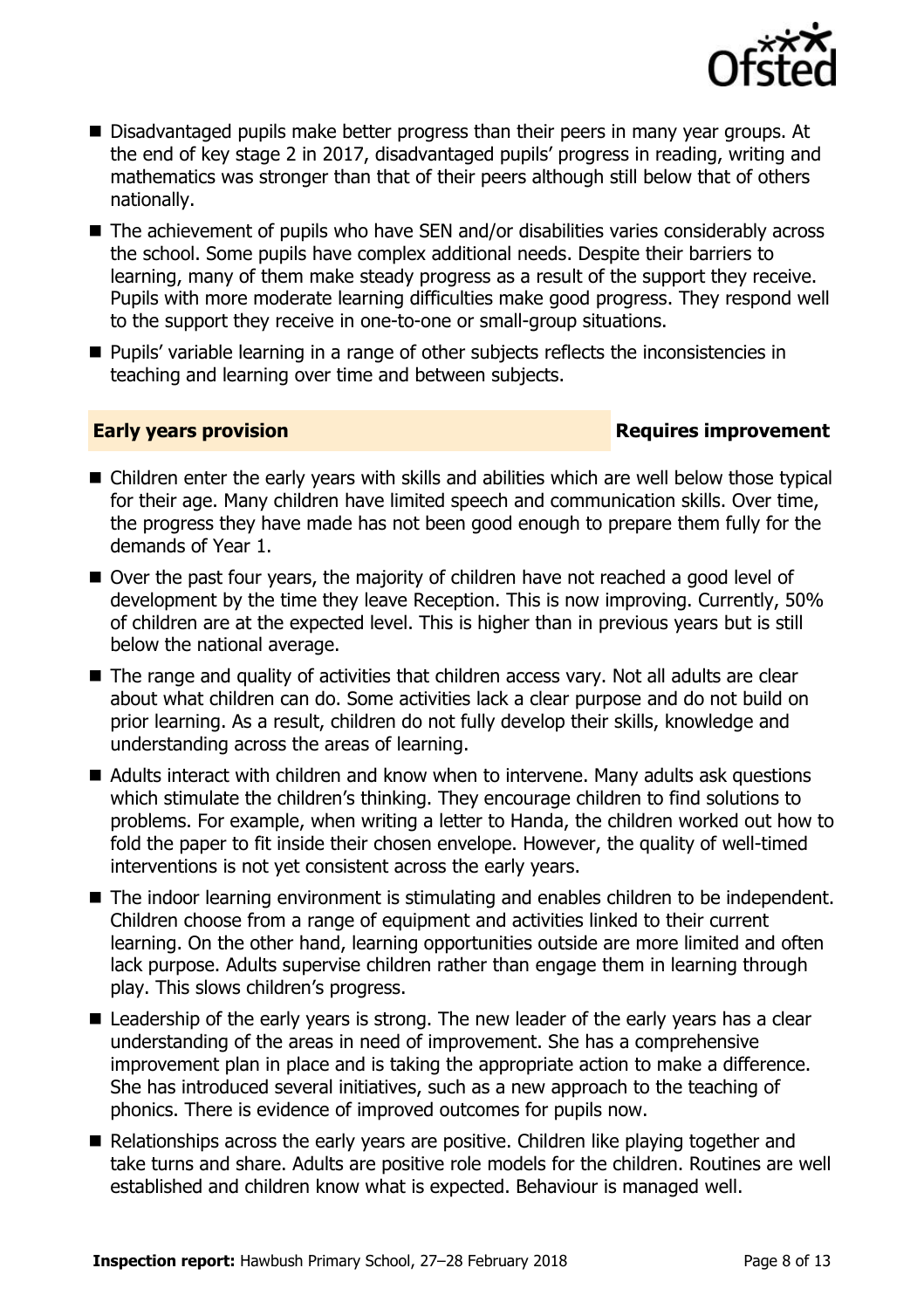

■ Children are safe and well cared for in the early years. There are a suitable number of paediatric first-aiders. Leaders ensure that statutory welfare requirements are met. Parents are positive about their children's experience in the early years.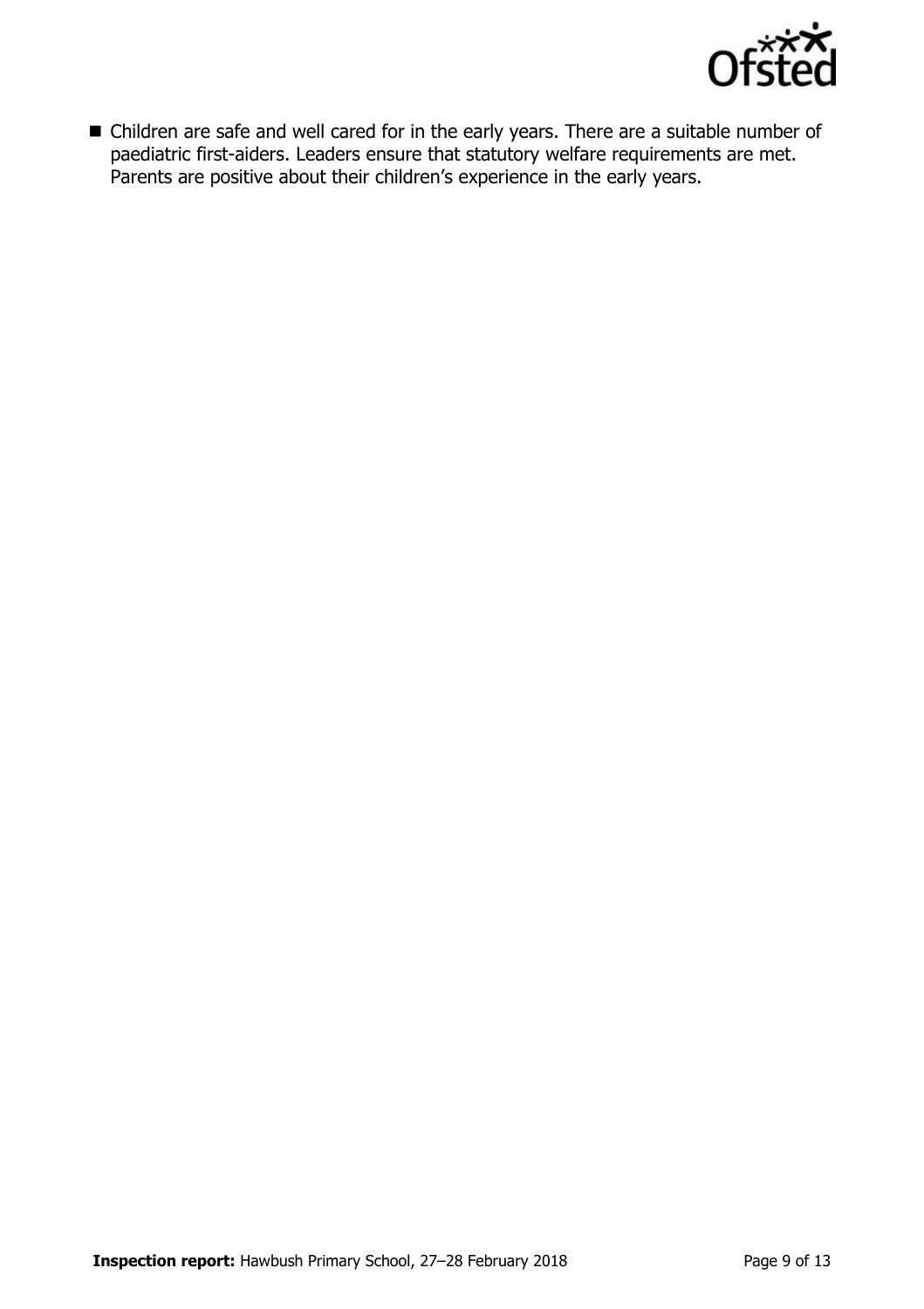

# **School details**

| Unique reference number | 103820   |
|-------------------------|----------|
| Local authority         | Dudley   |
| Inspection number       | 10042892 |

This inspection of the school was carried out under section 5 of the Education Act 2005.

| Type of school                      | Primary                    |
|-------------------------------------|----------------------------|
| School category                     | Community                  |
| Age range of pupils                 | 3 to 11                    |
| Gender of pupils                    | Mixed                      |
| Number of pupils on the school roll | 215                        |
| Appropriate authority               | The governing body         |
| Chair                               | Janet Parkes               |
| <b>Headteacher</b>                  | Rob McConomy               |
| Telephone number                    | 01384 816 930              |
| Website                             | www.hawbush.dudley.sch.uk  |
| <b>Email address</b>                | data@hawbush.dudley.sch.uk |
| Date of previous inspection         | 3-4 October 2013           |

### **Information about this school**

- Hawbush is a smaller-than-average primary school.
- $\blacksquare$  The vast majority of pupils are White British.
- The proportion of pupils who speak English as an additional language is below the national average.
- The proportion of pupils supported by the pupil premium is significantly above average.
- $\blacksquare$  The proportion of pupils who have SEN and/or disabilities is significantly above average. The proportion of pupils who have a statement of special educational needs or an education, health and care plan is average.
- A new headteacher was appointed to the school in September 2017. The deputy headteacher is currently absent from school. This role is being covered by two substantive assistant headteachers. Two middle leaders have stepped up temporarily to cover the assistant headteachers' roles.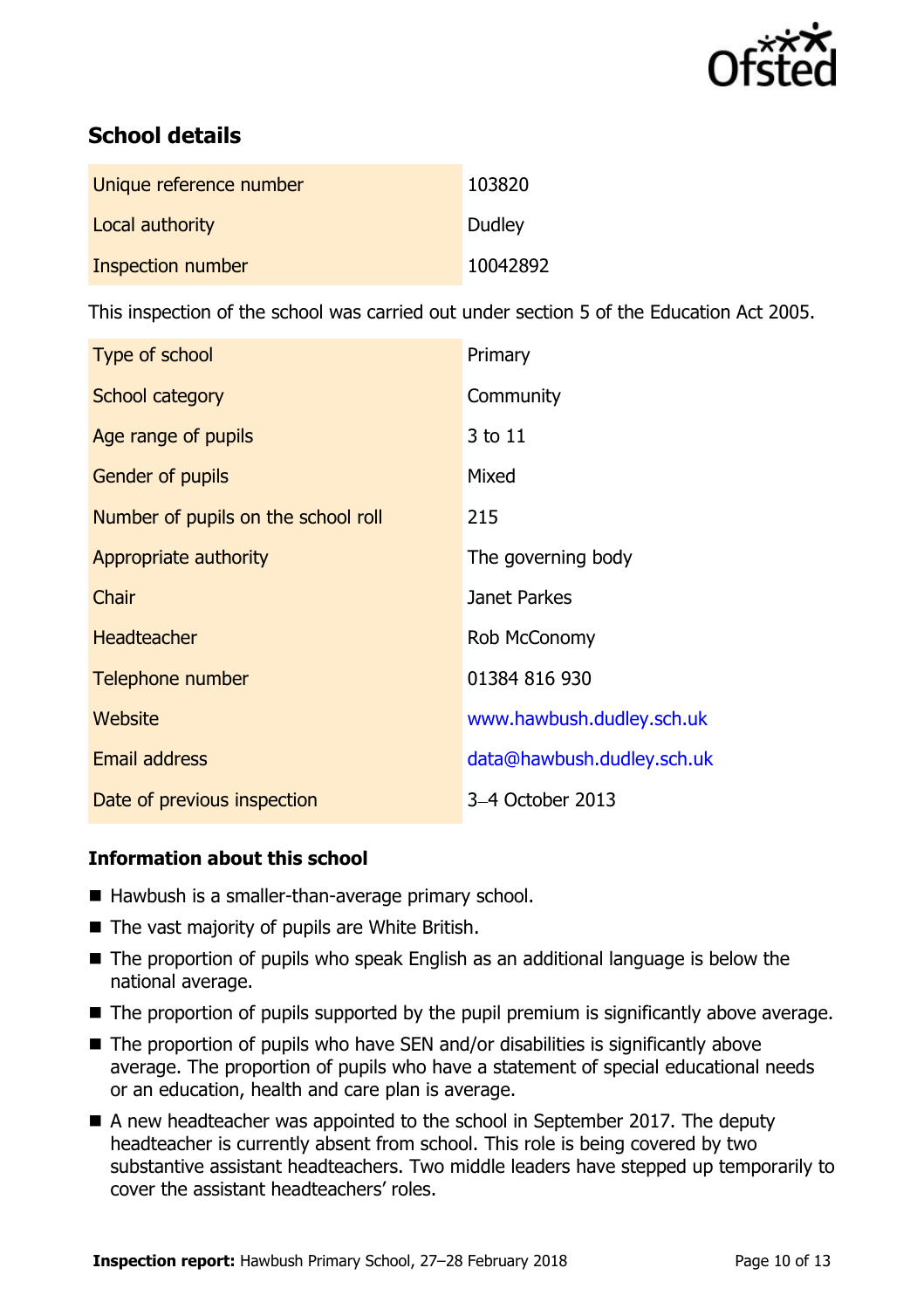

- The school is currently involved in an early years project through the Hales Valley Teaching School.
- In 2017, the school met the current government floor standards.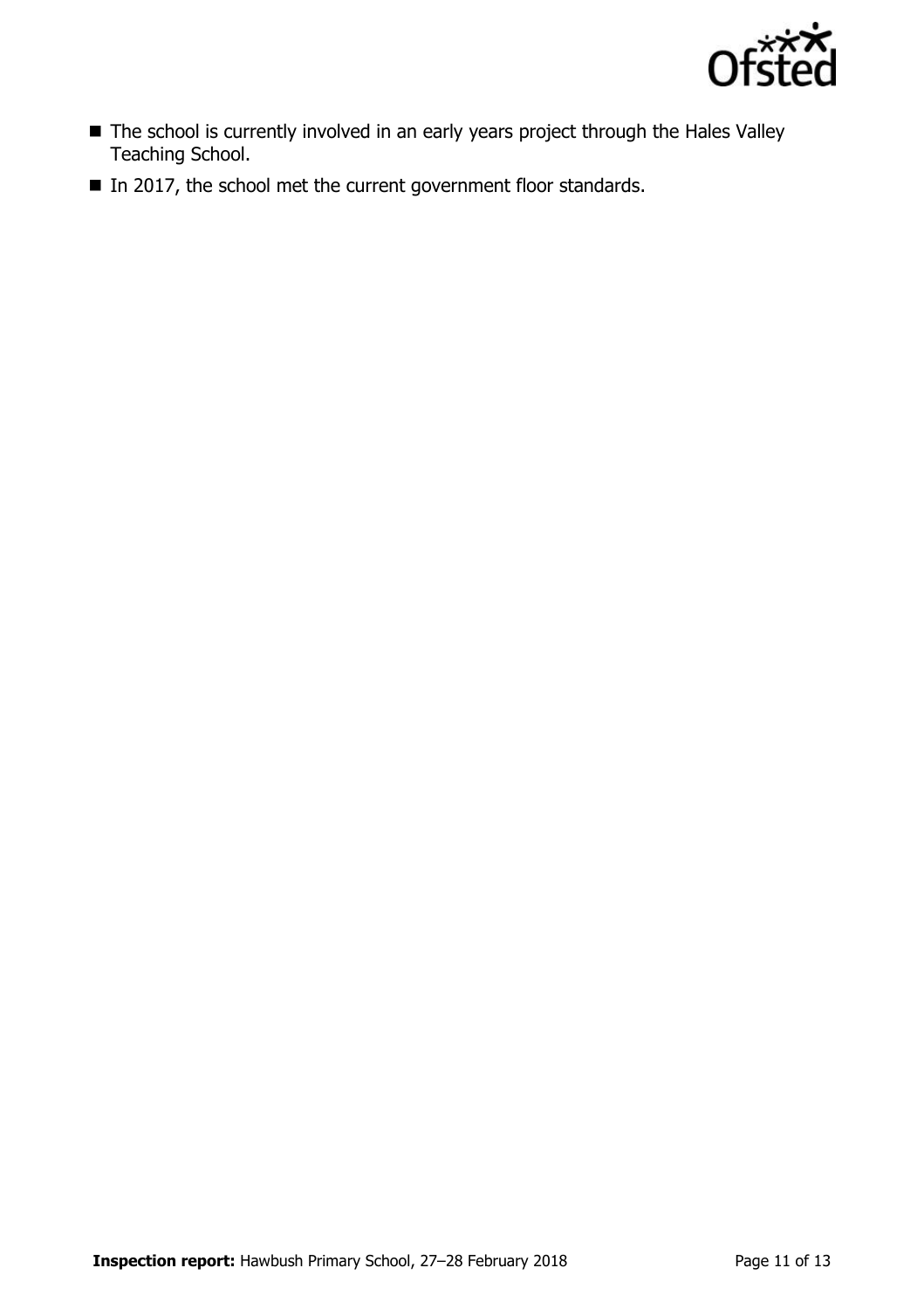

# **Information about this inspection**

- The inspectors held meetings with the headteacher and other key leaders. The lead inspector spoke with four members of the governing body including the chair and vicechair of the governing body. The lead inspector discussed the school with a representative from the local authority.
- The inspectors made visits to classrooms on both days of the inspection. Many of these visits were with the headteacher or other senior leaders.
- The inspectors scrutinised a wide selection of pupils' books from different subjects.
- **Inspectors spoke to pupils formally and informally. A group of pupils met with an** inspector to discuss a range of issues. They accompanied the inspector on a learning walk around the school. Pupils read to the inspector. The inspectors observed behaviour in classrooms, in corridors, at lunchtime and outside on the playground.
- An inspector talked to parents before school. The lead inspector also considered the 19 responses to Ofsted's online questionnaire, Parent View, and 18 responses to the freetext service.
- The inspector considered 18 responses to the staff questionnaire.
- Various school documents were scrutinised including the school's self-evaluation and development plan, records of monitoring, reports to governors and minutes of meetings. Information about pupils' progress, behaviour, attendance and safety was also analysed and discussed with leaders.
- Documents relating to safeguarding were checked and an inspector looked at published information on the school's website.

#### **Inspection team**

Nicola Harwood, lead inspector **Her Majesty's Inspector** 

Wayne Simner Contract Contract Contract Contract Contract Contract Contract Contract Contract Contract Contract Contract Contract Contract Contract Contract Contract Contract Contract Contract Contract Contract Contract Co